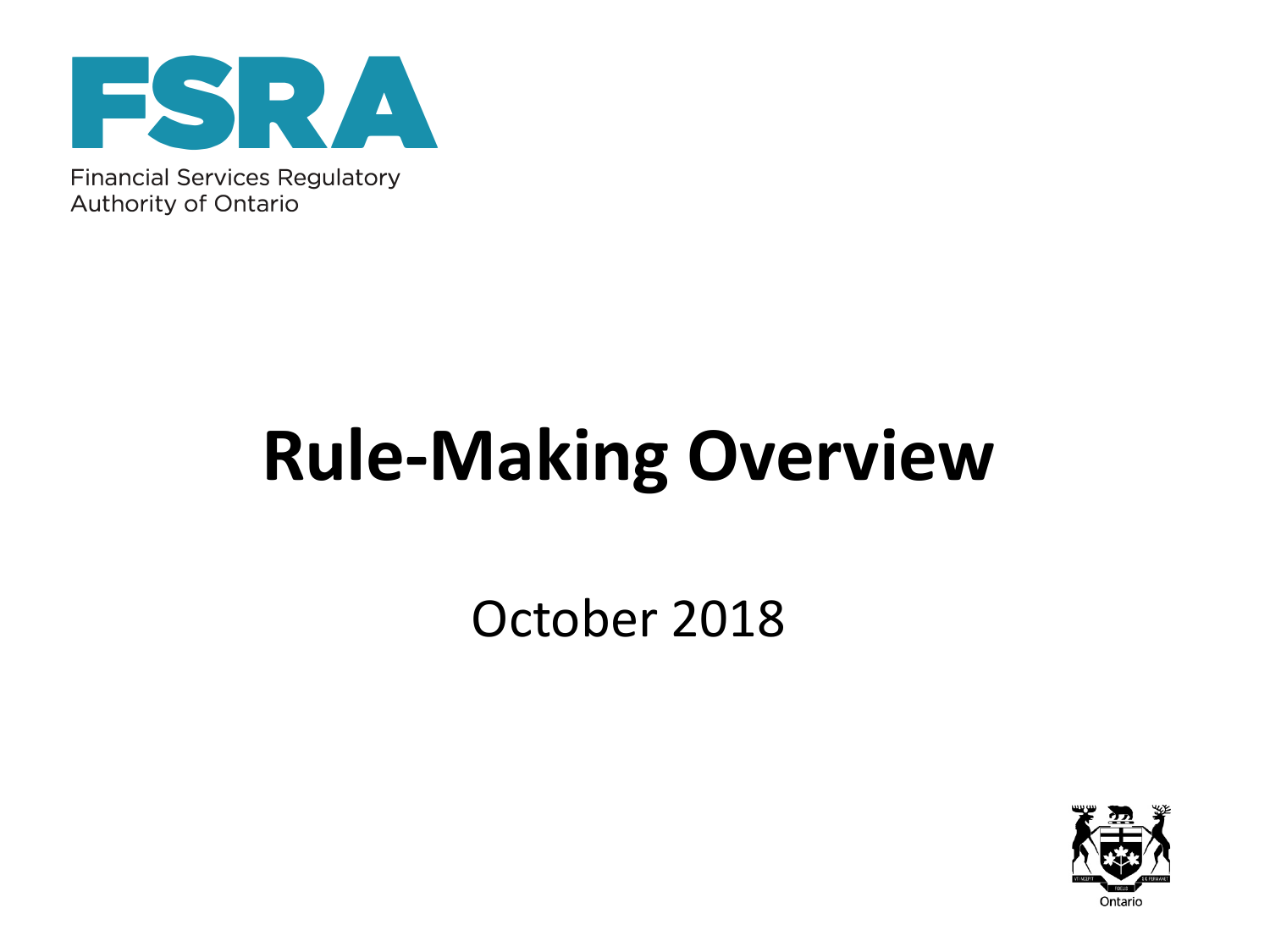### **Introduction to FSRA**



The Financial Services Regulatory Authority of Ontario (FSRA) is a new, independent regulatory agency established by the *Financial Services Regulatory Authority of Ontario Act, 2016 (FSRA Act)* to more effectively regulate [non-securities](https://www.ontario.ca/laws/statute/16f37#BK22) financial services in Ontario.

When operational, FSRA will be an forward-looking, flexible, selffunded regulator capable of responding to the dynamic pace of change in marketplace, industry and consumer expectations.

FSRA is implementing a transition plan to assume regulatory functions currently under the auspices of the Financial Services Commission of Ontario (FSCO) and Deposit Insurance Corporation of Ontario (DICO).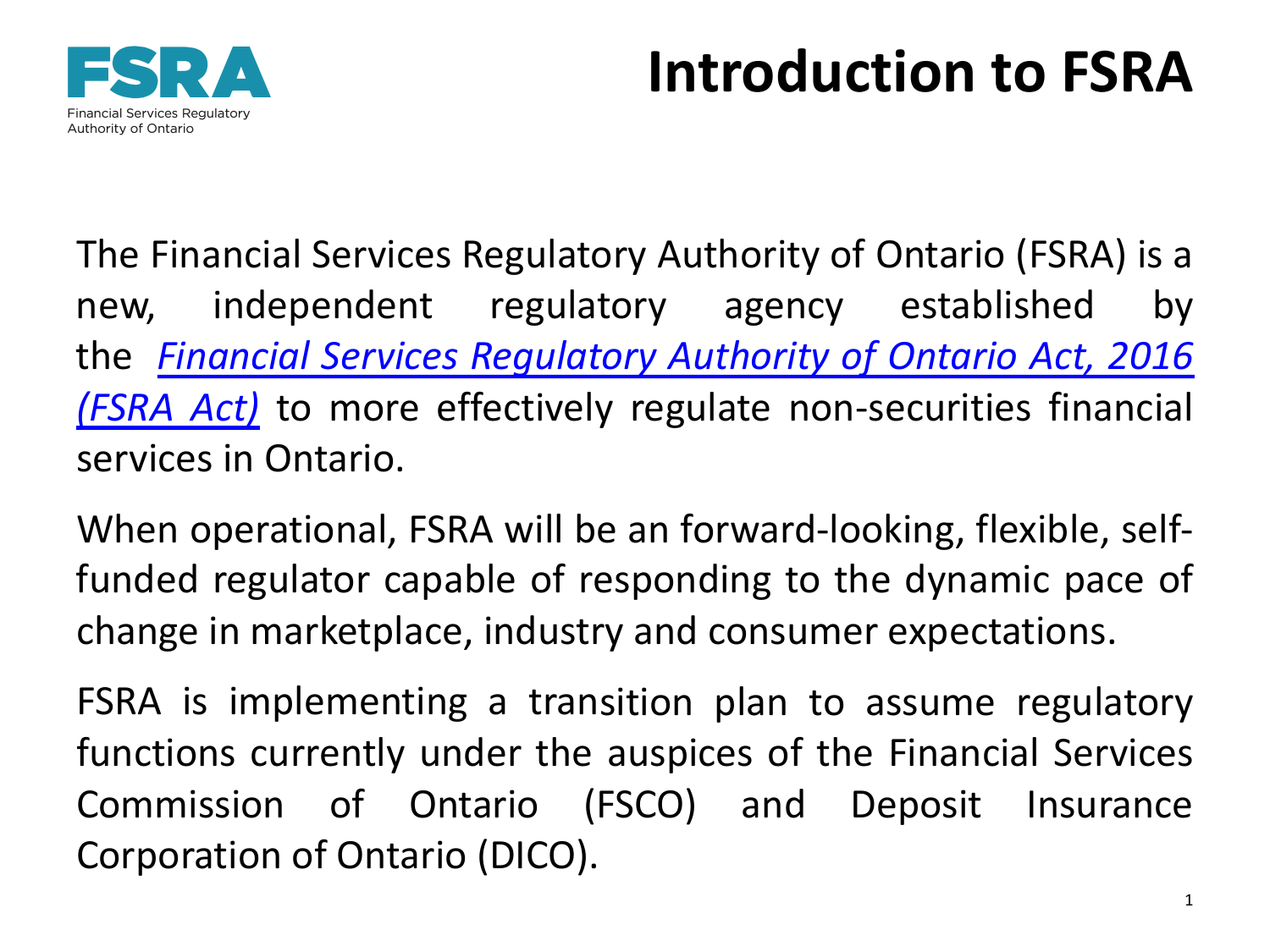

### **FSRA's mission**

When operational, FSRA will be a principles-based regulator to

- support business investment, competition and innovation;
- respond to changes in industry and consumer expectations;
- better protect Ontarians who: buy or receive benefits from insurance (e.g., property and casualty including auto; life; health; annuities and life-related investment products); are members of credit unions; do business with credit unions or loan and trust companies; use mortgage brokers; or rely on pension plans for income security;
- Improve market effectiveness and enhance market integrity in Ontario; and
- create effective and consistent regulation across Canada through leadership and advocacy.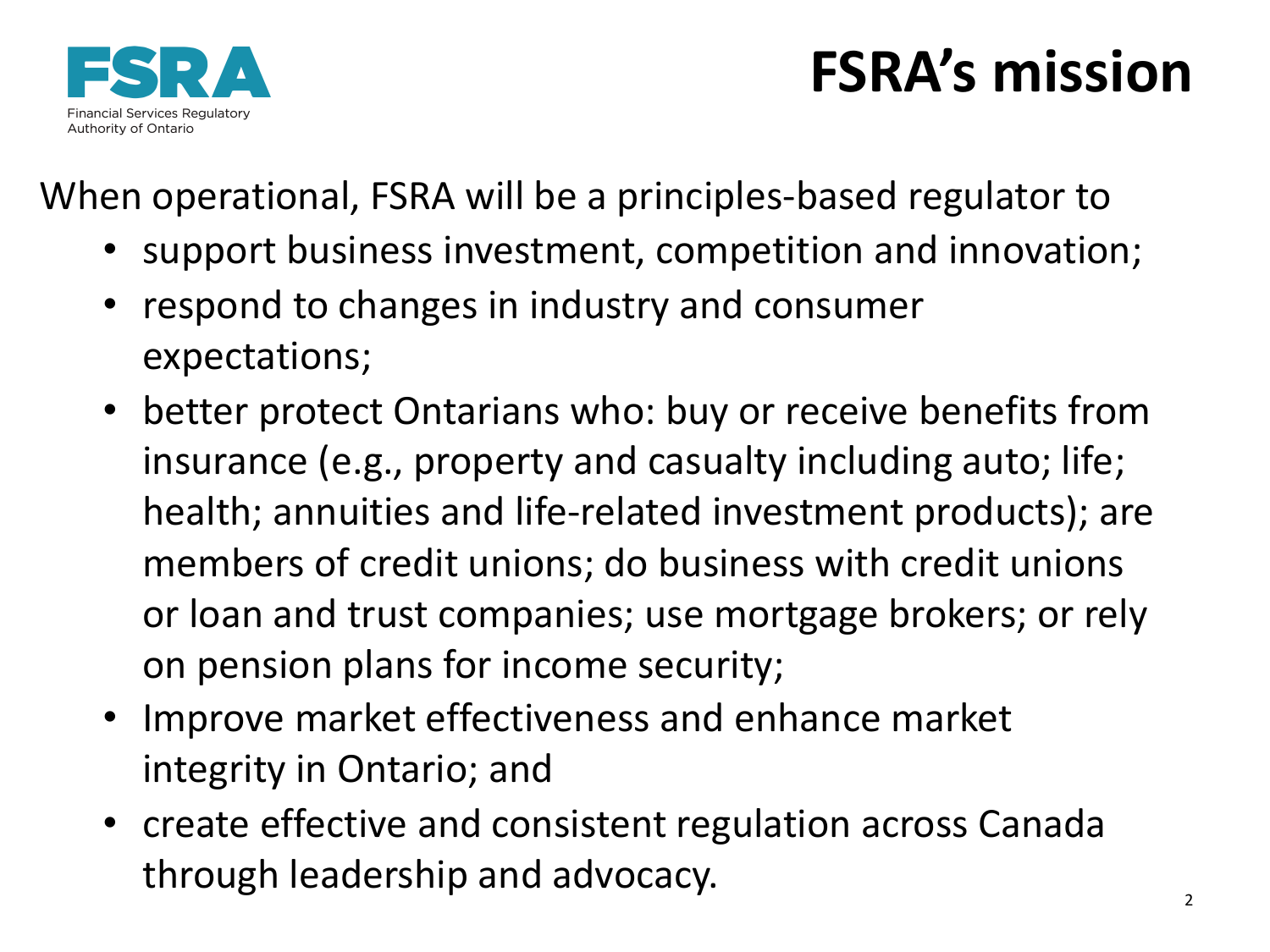## **What is rule-making?**



- Rule-making is the process by which an independent agency, such as FSRA, develops rules which can, when authorized by legislation, do the work of regulations – e.g., rules that will have the force of law.
- Authority for FSRA to make rules is provided by the [FSRA](https://www.ontario.ca/laws/statute/16f37#BK22) Act.
- The legislative process to create regulations is less flexible and more time consuming than rule-making, and does not benefit from the specialized expertise of an expert rule-making body
- By delegating rule-making authority to FSRA, the Legislature empowers FSRA to use its expertise to create and implement principles-based rules, giving FSRA additional flexibility to respond to market and/or product changes.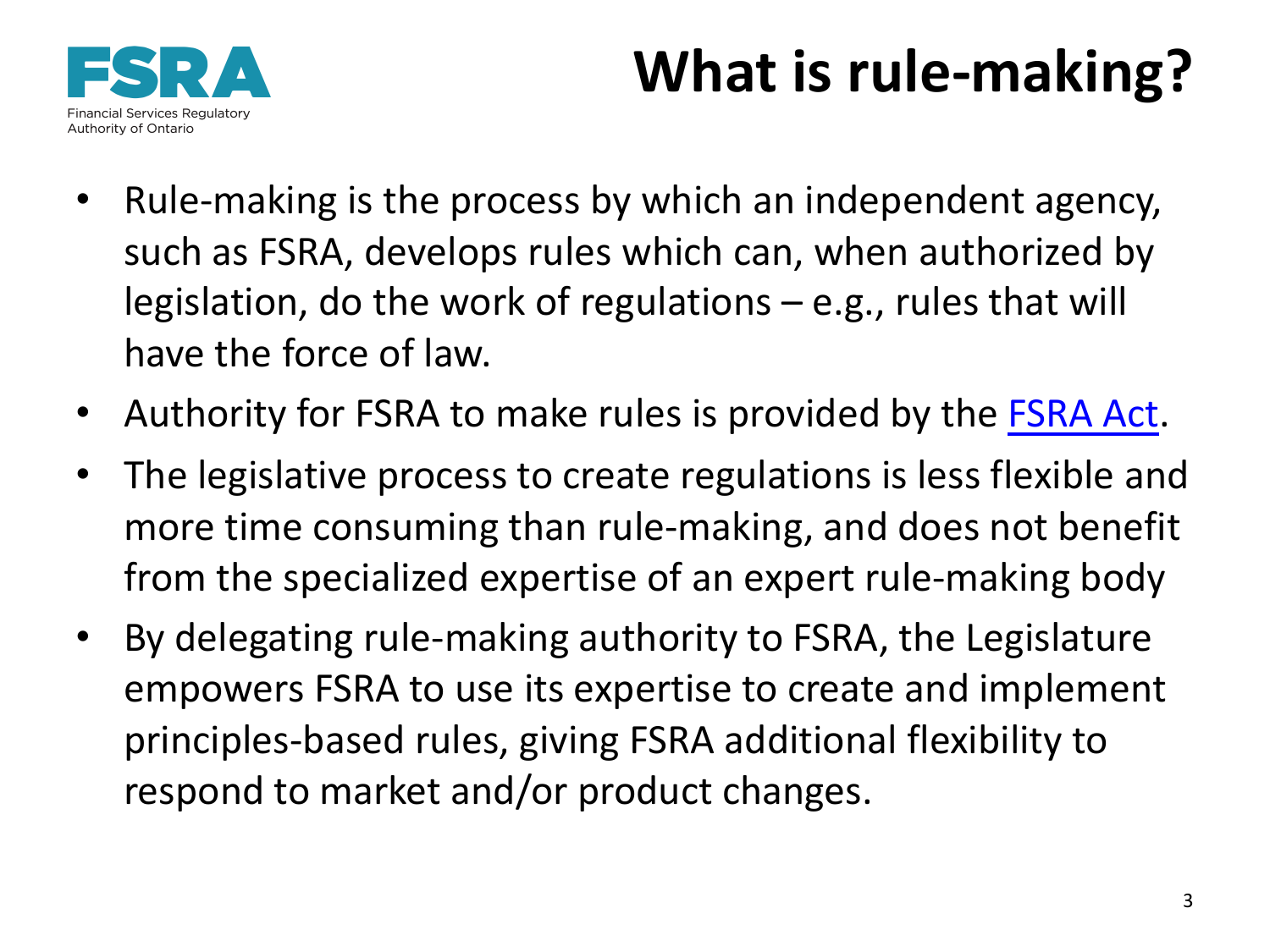